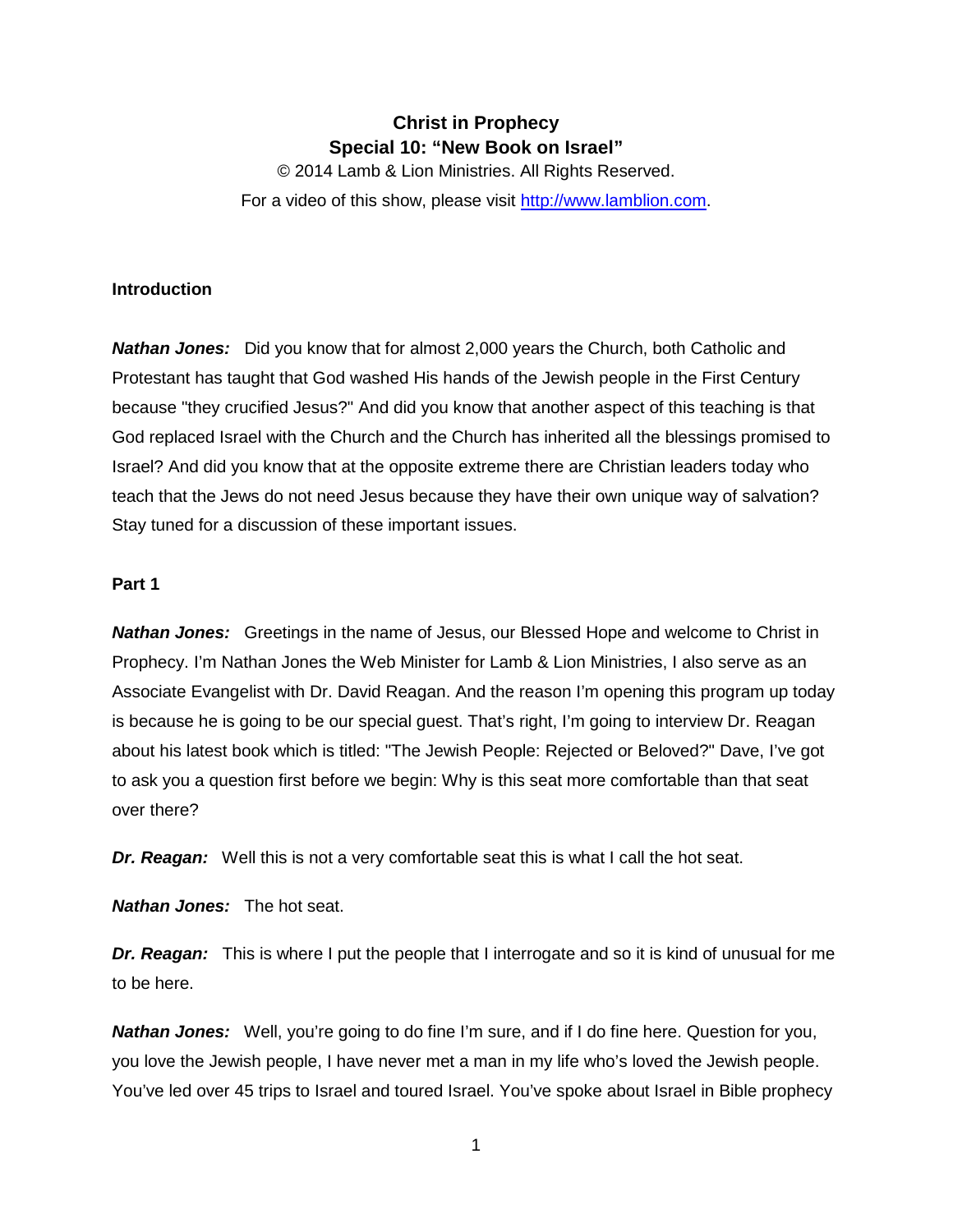so much I know you love Israel. Why then write a book about it? Obviously superficially it's because your love, but why personally did you write it?

*Dr. Reagan:* Well I wrote it because of my love of Israel and of the Jewish people because the world today, and the Church in particular is filled with all kinds of misunderstandings and myths about the Jewish people. And one of the things that really concerns me is that this is growing within the Church to the point that even evangelical churches are being invaded by the myths, misunderstandings, the misrepresentations, and so I wanted to address those. The book deals for example with the relationship of the Jews with God, that's the fundamental thing, but also their relationship with the Church and their relationship to the land of Israel itself. All three of those areas are areas where there's tremendous myths today. For example let's take the last one concerning the land. The myth that is going around today and which people are buying hook, line and sinker is that the Jews came into that land in the early  $20<sup>th</sup>$  Century and stole it from the Palestinian people.

*Nathan Jones:* Oh, you hear that all the time.

*Dr. Reagan:* Well, that's right. And it's just as far from the truth as it can possibly be. I try to point out, I have a whole chapter in there about their relationship with the land and I point out that God promised this land to them through Abraham and it became what they called their Promised Land. That was reaffirmed through Isaac, it was reaffirmed through Jacob, a 1,000 years later David was talking about it in Psalm 105 this was an eternal covenant that God had given them, that land belongs to them eternally. When they got ready to enter the land under Moses he pointed out it's an eternal covenant, you will always have the deed to this land. And but there was another covenant and that was the use covenant, the Land Use Covenant and God told them if you are not faithful I'm going to put judgments upon you and the greatest judgment is you will be ejected from the land, but they didn't lose their title. The title is eternal, they were ejected because they were unfaithful. But God then said in the end times I'm going to bring you back, and He did that. He even said their land would become desolate and you know He did that on purpose to keep people from occupying the land. So when they came back in the early 1900's the land was almost empty, it was mainly owned by foreign land holders in Syria. The people who lived there were poverty stricken and called themselves Syrians, there was no Palestinian identity. And the Jews didn't steal the land, they bought the land and the Arabs laughed all the way to the bank that these crazy Jews are coming in and buying land that is filled with malaria infested swamps. The trees had been cut down. Nobody wanted this land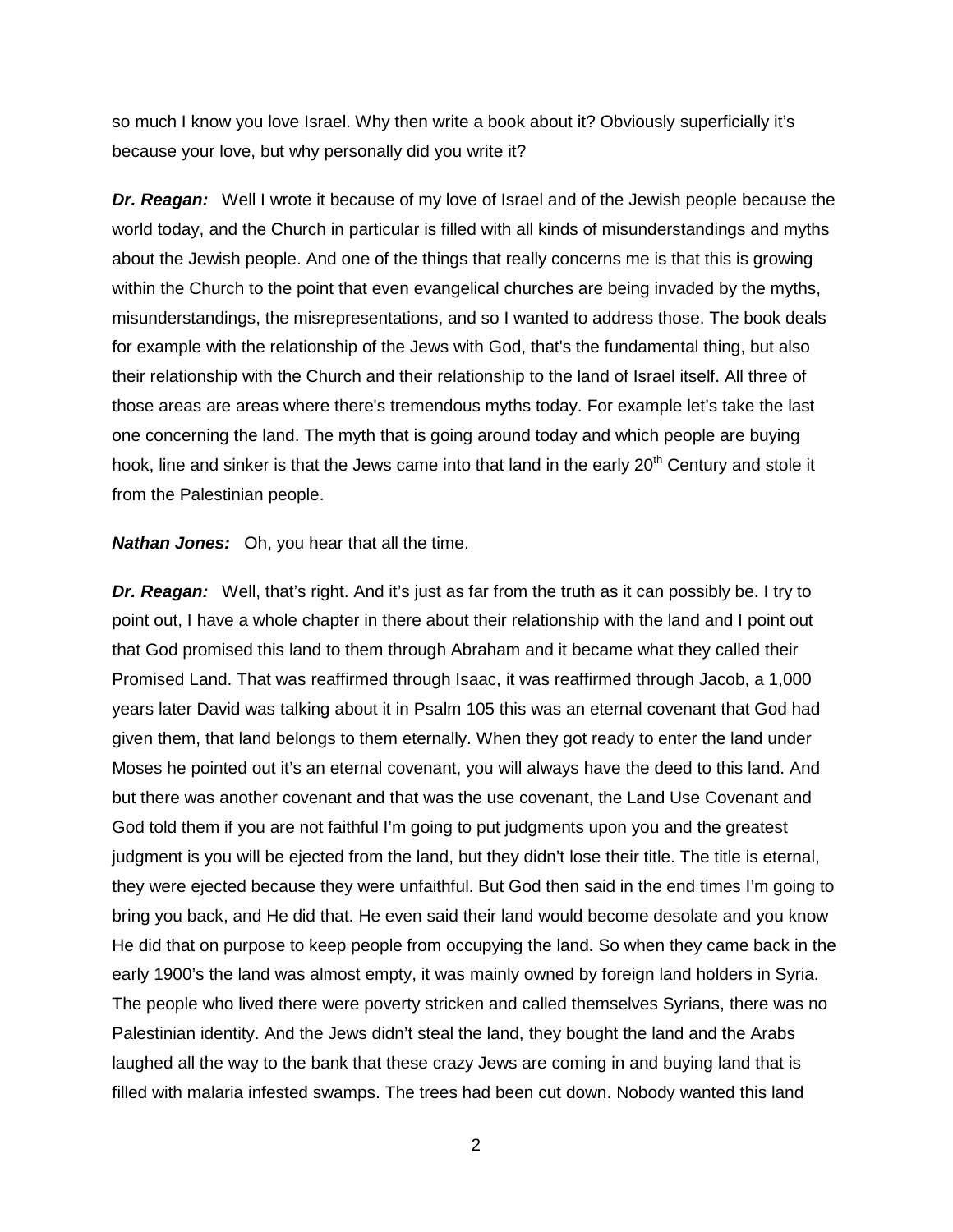except the Jewish people. Today they claim the Jews stole it from them but that's not true and furthermore they have an eternal title to it.

*Nathan Jones:* So, you see the book then as an apologetics against all the slander against the Jewish people?

*Dr. Reagan:* That is basically what it is an apologetic and it deals with a lot of different aspects of what people say about the Jewish people. It has to do again with their relationship with God, their relationship with the Church, and their relationship with the land.

**Nathan Jones:** I liked how you began it, I think your thesis is right there by quoting Deuteronomy 7:6 and it says, "For you are a holy people to the Lord your God, the Lord your God has chosen you to be a people for His own possession out of all the peoples who are on the face of the earth." God sees the Jewish people as beloved and you belove the Jewish people as well.

*Dr. Reagan:* Well, yes, and He says if you touch the Jewish people, talking about in an improper way, you touch my eye.

*Nathan Jones:* The apple of His eye, yes.

*Dr. Reagan:* The apple of His eye, so, you better be careful. And in fact it says in Joel chapter 3 if you mess with my people in the end times by trying to divide up their land I will deal with you. And that is a warning to the United States of America, as well as to all the nations of the world.

*Nathan Jones:* So this book also then protects people from making the mistake of slandering the Jewish people.

*Dr. Reagan:* I hope so.

#### **Part 2**

*Nathan Jones:* Welcome back to Christ in Prophecy and my interview of our ministries Founder, Dr. David Reagan. I'm asking him questions about his newest book, "The Jewish People: Rejected or Beloved?" Dr. Reagan in chapter 5 you say that Replacement Theology is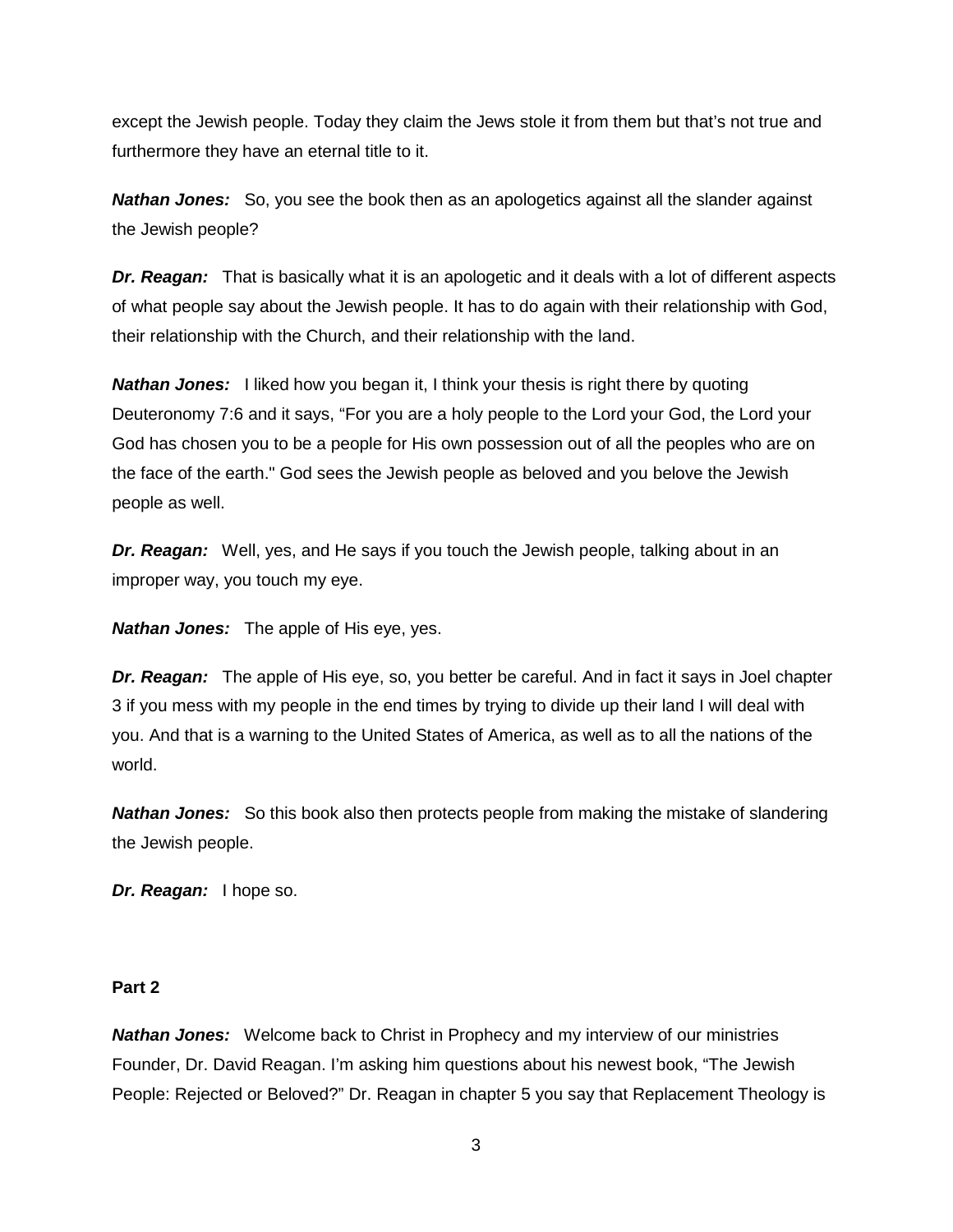evil. The chapter is titled, "The Evil of Replacement Theology." Wow, evil. What makes Replacement Theology evil? Because most churches today hold to Replacement Theology; the idea that the Church has replaced Israel and taken on all their blessings.

*Dr. Reagan:* Yes, well let me go into a little bit more detail first of all what Replacement Theology is before I tell you why I think it is so evil.

#### *Nathan Jones:* Ok.

*Dr. Reagan:* And it is very evil. Replacement Theology is an idea that God as you said at the very beginning of the program washed His hands of the Jewish people because they were guilty of deicide which is a word that means the killing of God, they killed-- they are blamed for the killing of Jesus. And that He replaced the Jewish people with the Church giving to the Church all the blessings that He had ever blessed the Jewish people leaving them with all the curses but the Church getting the blessings. Now this developed very early in the history of the Church. As you well know when the Church was founded everyone in it was Jewish.

*Nathan Jones:* Oh, yeah.

*Dr. Reagan:* One-hundred percent Jewish.

*Nathan Jones:* Even Luke probably.

*Dr. Reagan:* Yes, they had all written--the Jewish writers, the Jewish members, the Jewish leaders, but very early on the Church began to grow very rapidly among Gentile believers and before long the Gentiles believers were 10 times, 100 times more than the Jewish believers. And the Gentile believers began to turn on the Jewish believers and began to denounce them. Now this is very interesting because early in the Church it was the other way around the Jews predominated and when the Gentiles started coming in the Jews were very gracious to them. They said, "No, you don't have to be circumcised. You don't have to follow the Law of Moses. You don't have to do those things. You don't have to become a Jew in order to be a Christian." But within a very short period of time within less than a hundred years the Gentiles had dominated the Church and they were suddenly saying to Jews, "You can't be a Christian and remain a Jew, you've got to become a Gentile. You've got to put aside all your Jewish practices, everything that has anything to do with Judaism." And then they began to put this monkey on the back of the Jewish people saying, "Ok, you really don't have any rights at all because you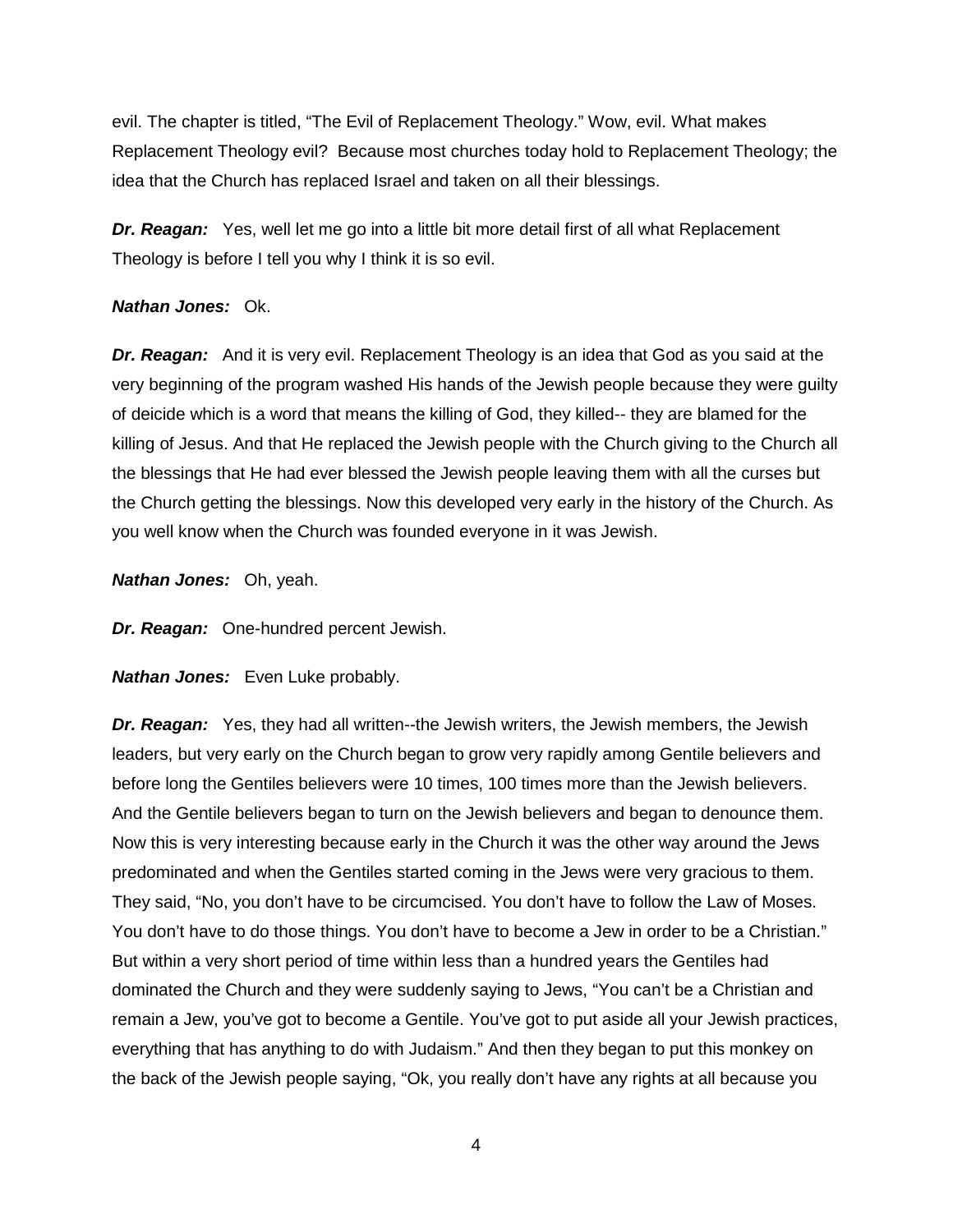killed God." And now it's interesting in the book of Acts it says who killed Jesus Christ, it says, it was the Romans, it says, it was the Jews, it says it was the Gentiles and of course you and me.

#### *Nathan Jones:* You and me, yeah.

*Dr. Reagan:* Because we all are responsible for the death of Jesus. He died for our sins and the sins of the world. But no the Church has always focused on the Jews and has denounced the Jews for being the killers of Jesus. So this began to build over the ages. By the time it got to the Middle Ages this was the accepted doctrine of the Church; the Jews are to be hated, Jews are to be persecuted, because Jews were Christ killers. And this was actually taught by the Church, it is your responsibility to persecute Jews. And they were terribly persecuted. And in the Middle Ages they came up with the passion plays which were--the people thought well that was all about wonderful plays about the death, burial, and resurrection of Jesus. Well they were but they were also plays to try to keep this anti-Semitism going because all of the Jewish characters wore big hook noses and when they'd come on the stage they would boo them and throw things at them, and it was designed to keep that hatred of the Jews going. And then you had the myths during the Middle Ages that the Jews were polluting the wells of the Gentiles. The Jews were kidnapping Gentile kids and taking their blood and using it for Passover. And you know even during the Black Plague they blamed that on the Jews because the Jews didn't die as much as the Gentiles because they followed the hygienic rules of the Law of Moses.

#### *Nathan Jones:* Hygienic rules.

*Dr. Reagan:* Yes. So it just went on and on until finally what happened is at the Reformation when Luther said let's get back to the Word of God everybody thought at long last you know this is going to be it we'll get back to the Word of God, this anti-Semitism will stop. And Luther even wrote some documents in which he said that he thought that the Jews were very intelligent, and the reason that they had not come to the Gospel was because the Church had perverted the Gospel, but now that he had restored it they would come back in big numbers.

*Nathan Jones:* Yeah, Luther didn't stay to that view too long, did he?

**Dr. Reagan:** Well, when they didn't come back in big numbers he turned against them. And in fact that's what most people don't know is that Martin Luther who is one of the great heroes of the Christian faith was a man who ended his life writing some of the worst things that have ever been written about the Jewish people. For example he called them a miserable and accursed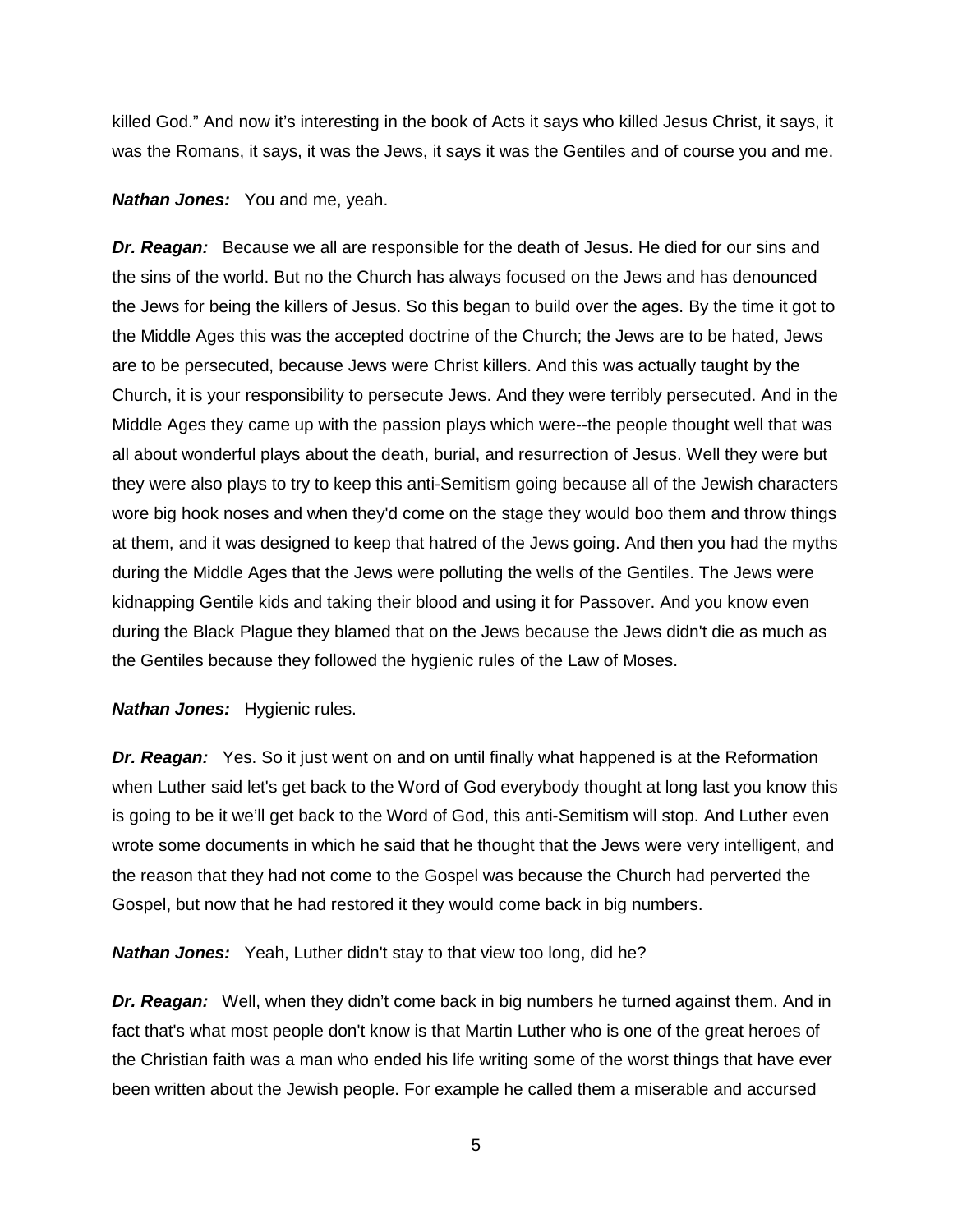people, stupid fools, miserable, blind and senseless, thieves and robbers, the great vermin of humanity, lazy rogues, blind and venomous.

*Nathan Jones:* And this is the father of the Reformation?

**Dr. Reagan:** Yes. And then he even wrote a document and you can find--all you have to do is get on the Internet and type Martin Luther Jews and you'll find that he wrote a document in which he said point blank, "Their synagogues and schools should be burned. Their houses should be destroyed. Their Talmudic writings should be confiscated. Their Rabbis should be forbidden to teach. Their money should be taken from them and they should be compelled into forced labor." And that's the reason--

*Nathan Jones:* Now Luther's views formed the foundation though of a big movement in the 20th Century right, that wiped out many of the Jews in the Holocaust?

*Dr. Reagan:* Well yeah because in "Mein Kampf."

*Nathan Jones:* Hitler's book.

*Dr. Reagan:* Hitler said that he considered Luther to be a great warrior, a true statesman, and a great reformer. And in fact that at the Nuremberg War Crime trials after World War II the Nazi leaders said, "All we were doing is what Luther told us to do." Most Christians do not understand that Jews consider the Holocaust to be a Christian action. That it was something that Christians did to Jews. Well of course they were quoting Luther. Most of the Nazis were members of churches. They would celebrate Christmas. All this was done in the name of Christ. And it is no wonder that Jews today have such a negative attitude toward Christianity and are very suspicious of any Christian who wants to share the Gospel with them because of the way they have been treated. And so the Holocaust was really the culmination of almost 2,000 years of Christian anti-Semitism. And I document it in great detail, I mean century by century what was said about the Jewish people and how they were so horribly persecuted because they were called Christ killers.

*Nathan Jones:* No wonder the Jews hate the Church so much because we have a reputation and a history of persecuting them.

*Dr. Reagan:* And what happened is because of that after the war was over anti-Semitism sort of calmed down but it is reemerging today.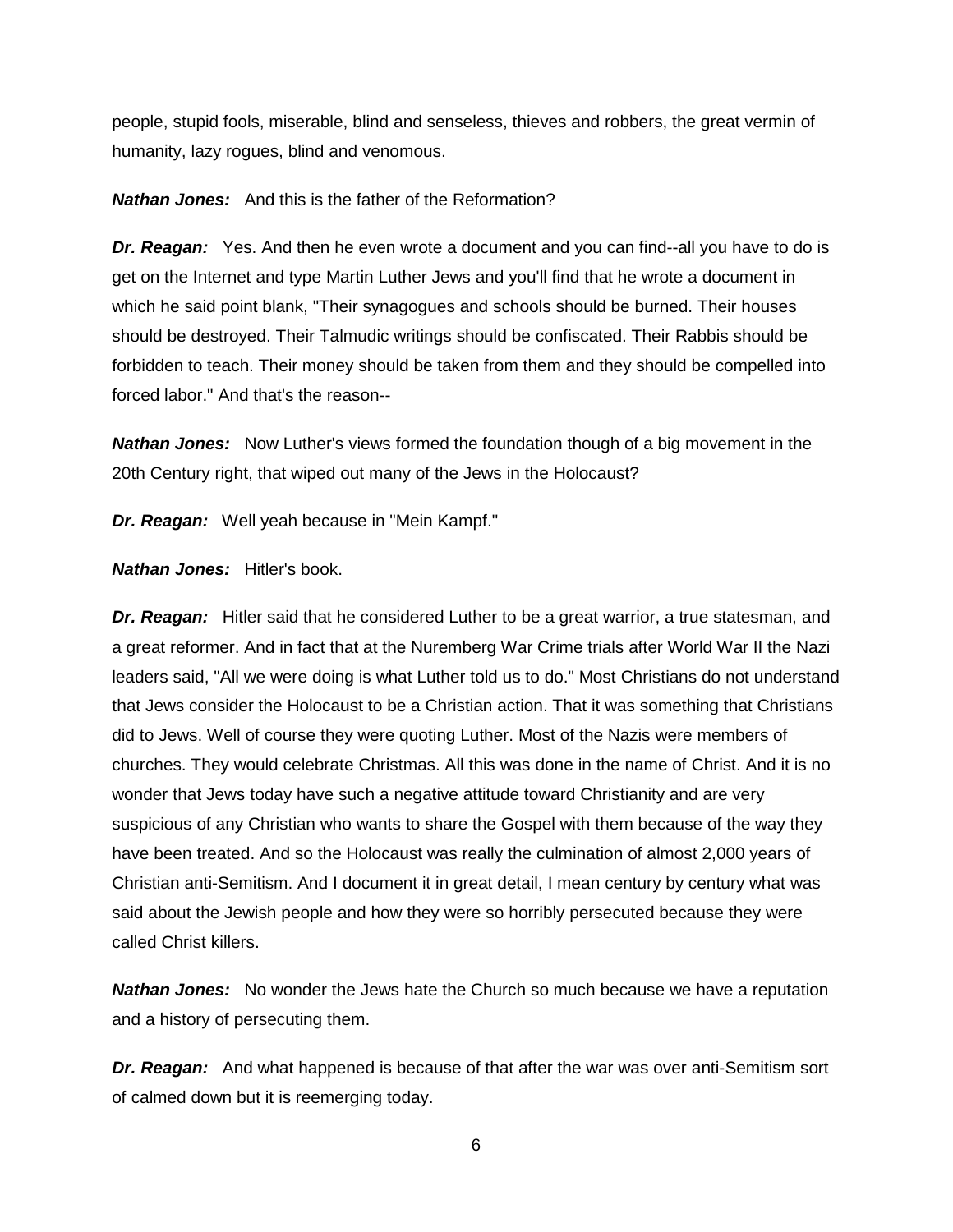# *Nathan Jones:* Oh, yeah.

**Dr. Reagan:** In the name of anti-Zionism. They used to say the Jews can't live in our country, now they're saying the Jews can't live in their own country. So you have anti-Zionism in some of the most virulent anti-Semites on the scene today are Christian spokesmen who are anti-Zionist.

# **Part 3**

*Nathan Jones:* Welcome back to Christ in Prophecy and my interview of Dr. David Reagan about his new book, "The Jewish People: Rejected or Beloved?" Dave another chapter, chapter 6 in your book really touched me it's called, "The Tragedy of Dual Covenant Theology." Now I don't think most people understand what Dual Covenant Theology is. Can you explain that? And you use the word tragedy which again is a very weighty word, why a tragedy?

*Dr. Reagan:* Well most-- you're right most people have never even heard of Dual Covenant Theology but it's been around for a long time. It originally was characteristic of the most liberal denominations in the United States because these denominations take the position more and more that there are many roads to God. There is the Muslim road and the Jewish road, and the Christian road and the Hindu road.

*Nathan Jones:* Universalism.

*Dr. Reagan:* And who are we to say that Christianity is the only way to God? Well Jesus Christ said it.

## *Nathan Jones:* Yeah.

**Dr. Reagan:** He said, "I am the only way." But anyway it was characteristic of liberal groups. And basically what it says is that the Jews really do not need Jesus because they have their own way to God. Their way is by following the Torah, following the laws of Moses and if they are faithful to those laws and have their faith in God then they have their own way, and it is really an insult to them to try to share Jesus with them that it is an insult to their culture and whatever. But what is so upsetting to me and one of the fundamental reasons I wrote this book is because this view unbelievably is now going into the evangelical movement. In fact one of the best known pastors in America today who is on television constantly and is a household name is one of the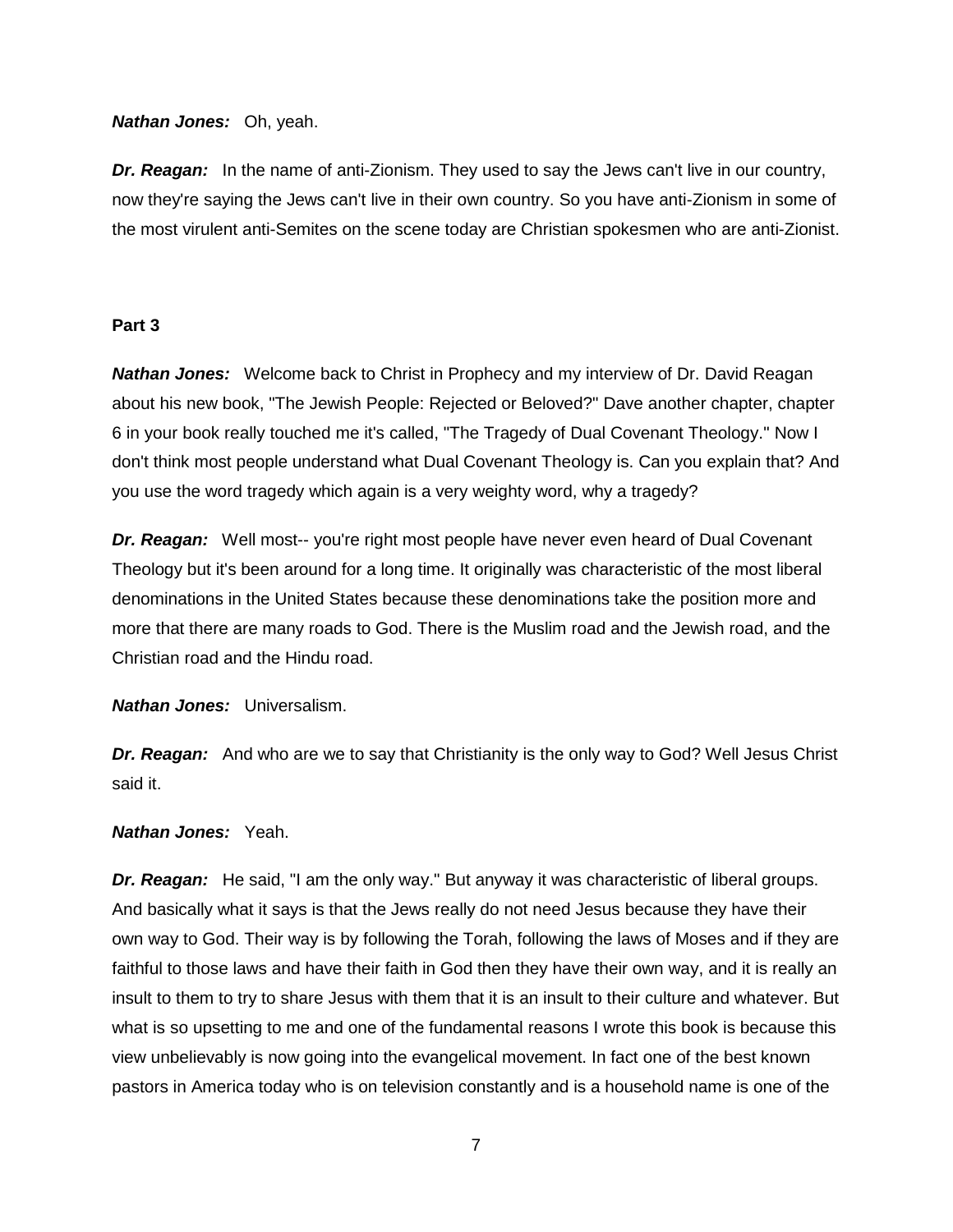major advocates of Dual Covenant Theology. He says that the Jews do not need Jesus. He says it is a waste of time to even preach to the Jews or to share the Gospel with them. And yet as you well know how does Romans 1 start out? The Gospel is for the Jew first and then the Gentile.

*Nathan Jones:* Well I think the Bible is pretty explicit Acts 4:12, "There is salvation in no one else, there is no other name under heaven given to me by which we might be saved." Or Jesus in John 14:6 said, "I am the way, the truth, and the life no one comes to the Father except by me." The Bible is crystal clear right?

*Dr. Reagan:* Yes, and the really tragic thing about this is what I've noticed over the years is that when people discover the Jewish roots of Christianity they get excited because most people don't know our Jewish roots and it is exciting to discover the Jewish roots. And then they begin to study those Jewish roots and as they study them they begin to develop a love for the Jewish people and a love for the Hebrew Scriptures that they never had before. And then what I find is this ultimately begins to morph into a feeling of, well surely if they are the chosen people of God, if God loves them so much and if they contributed so much then surely they have some other way to get to God other than Jesus Christ and we just must be loving of them. And so the tragedy of Dual Covenant Theology is that people end up loving the Jewish people into Hell.

*Nathan Jones:* I've heard you say that before and the push back from these people is usually rage. Now you could say that they are loving the Jewish people to Hell but that is exactly what they are doing right? By depriving them of Jesus and Gospel they are depriving them of the only way to salvation and thus sending them to Hell. Right?

*Dr. Reagan:* And see some of my best friends fall into this category because they are Christian Zionist. A Christian Zionist is a Christian who believes that the land of Israel belongs to the Jewish people. That they have a right to it and that we need to stand firmly behind them and support their right. But many of the Christian Zionist that I have met, not most but many have moved into this situation where they think, "Well there must be some way for the Jewish people to be saved other than Jesus Christ because they are so rejecting of Jesus, and yet at the same time I know that they are God's chosen people and so there must be a way." But they don't understand what chosen means. Chosen does not mean that they are saved.

*Nathan Jones:* Yeah.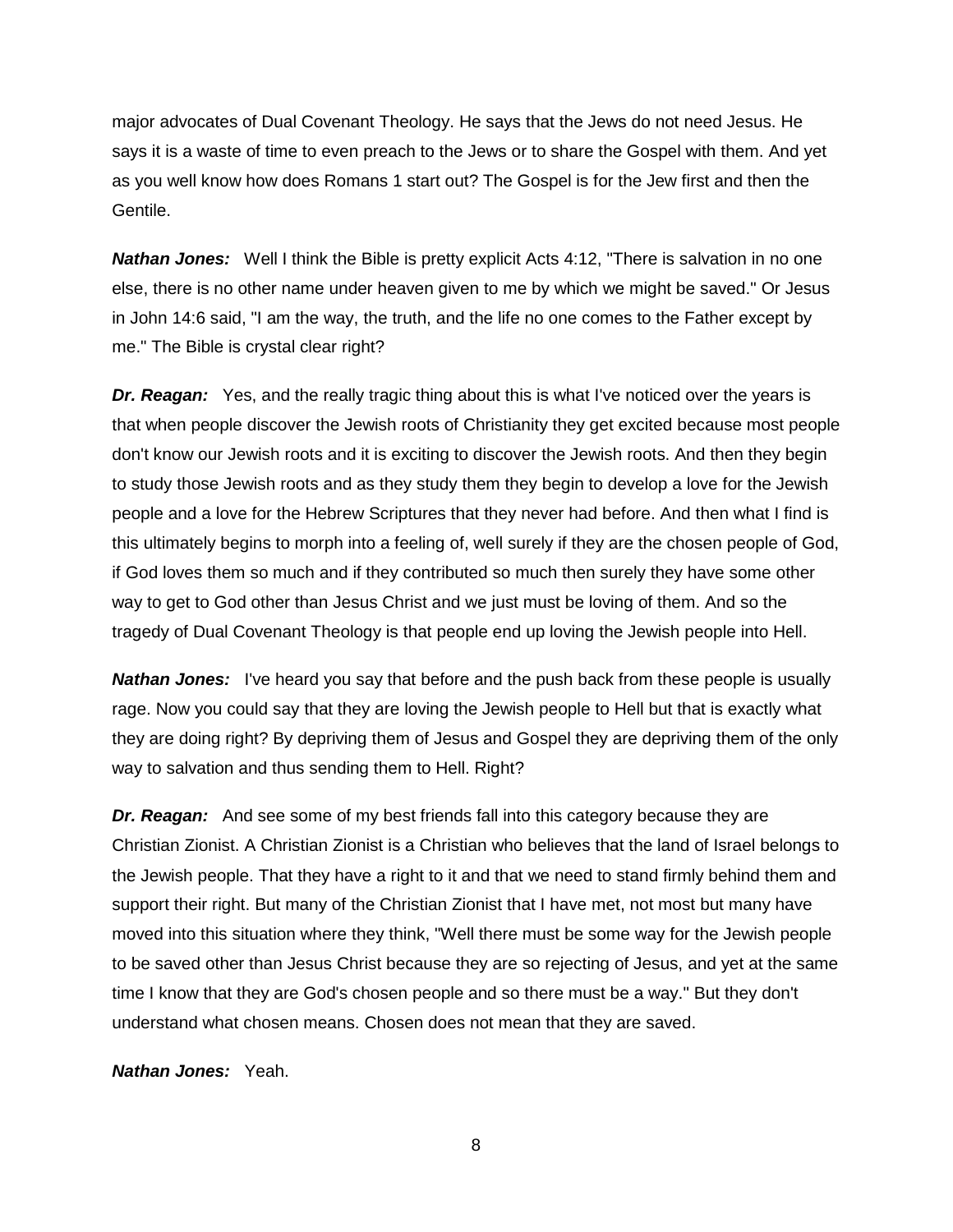*Dr. Reagan:* Chosen means that they have been set aside by God to be a witness of Him in the world and they are a witness. They are a witness of what it means to have a relationship with God, that when you are faithful to God He blesses, when you are unfaithful He disciplines. And He has them under discipline right now. When you repent He forgives, He forgets and He blesses again. And we are told in the Bible that at the end of the Tribulation period of time, so seven years of Tribulation, that during that time two-thirds of the Jewish people are going to die at the hands of the Antichrist.

*Nathan Jones:* Second Holocaust.

*Dr. Reagan:* Only one-third will live until the end. It is going to be a greater Holocaust than the Nazi Holocaust. But it says that at the end of the Tribulation when they come to the end of themselves that they will look upon Him whom they have pierced and weep and wail and mourn as they weep over the loss of an only son and they will accept Jesus as their Messiah. In fact Jesus Himself said I will not return until the Jewish people are willing to say, "Baruch Haba Bashem Adonai." "Blessed is He who comes in the name of the Lord." So even those Scriptures make it crystal clear that the Jews have no hope apart from Jesus Christ. And yet these folks say, "Oh, no it is not proper to share the Gospel with a Jew." And in fact I have even known of situations where people were sharing the Gospel with Jews and some of these Christian leaders would find out about it and interject themselves and tell these people, "You don't need Jesus."

## *Nathan Jones:* But are Jews getting saved today?

*Dr. Reagan:* Oh, yes. See that's-- when these people say it's a waste of time to share the Gospel with a Jew they are ignoring the fact that since 1967 since the Six Day War more Jews have been saved, more Jews have come to Jesus accepted Yeshua as their Messiah than ever before in all the history of Christianity.

#### *Nathan Jones:* Wow.

*Dr. Reagan:* This is tremendous. There was not one Messianic Synagogue, not one in 1967 when the Six Day War occurred. Today there are 100's in the United States, all over the world because Jews are coming to Jesus as never before. And yet these people are saying don't share the Gospel with Jews because it is a waste of time.

*Nathan Jones:* Almost sounds like a satanic deception.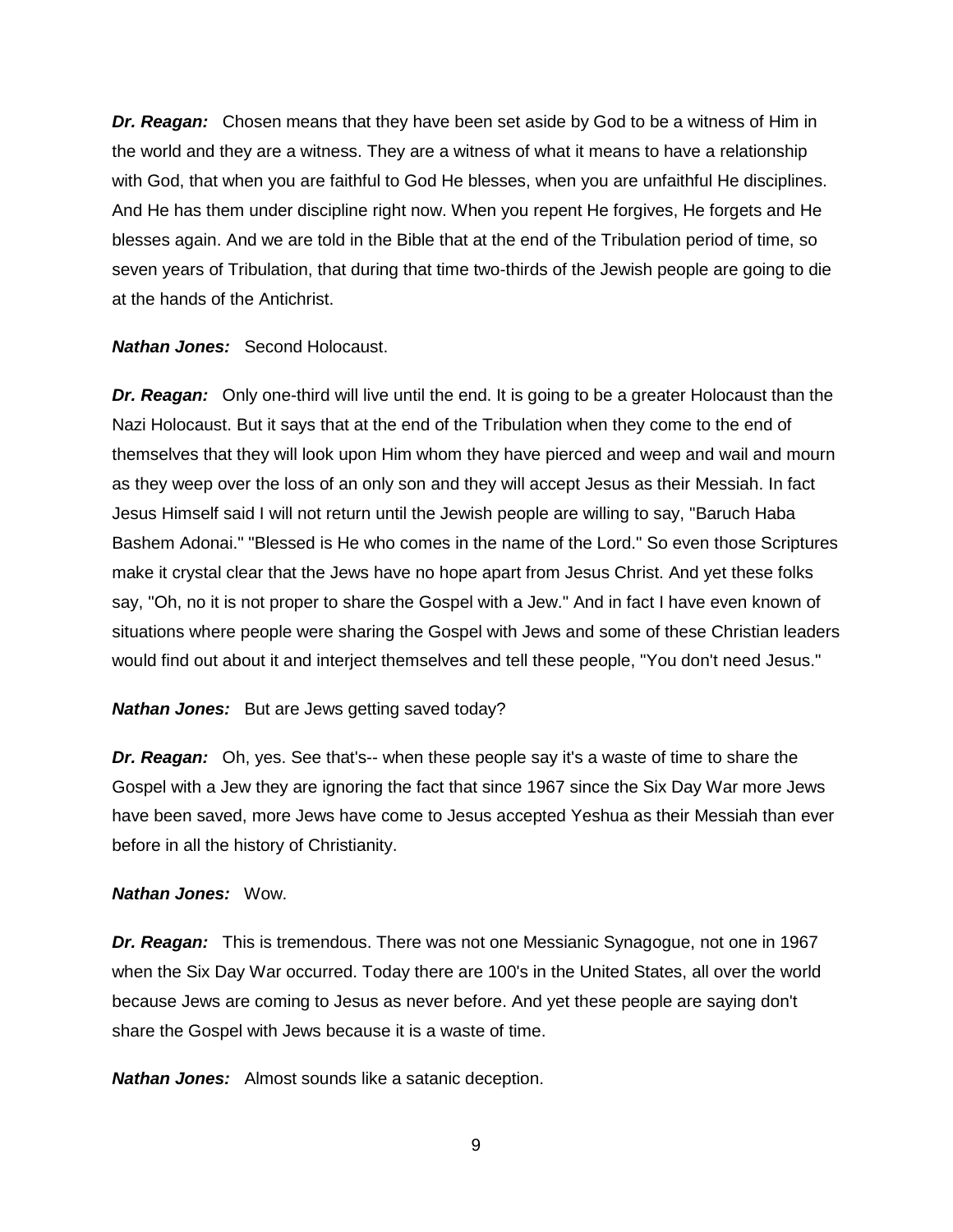*Dr. Reagan:* Well it is. That is the only thing it can be, it is a satanic deception. And it breaks my heart because I know these people love the Jewish people.

#### *Nathan Jones:* Oh, yeah.

*Dr. Reagan:* They mean well, but boy you talk about a deception. Let me tell you everybody needs Jesus. I don't care whether Hindu, Muslim, Jew, Pagan, Atheist, whatever they need Jesus Christ because He is the only hope of the world. He is the only hope for our salvation. There is no salvation apart from Jesus, you can't earn it on your own. You certainly can't earn it by following the Law of Moses because no one was ever able to do that. The Law was given to convince us that we needed a Savior. And in fact Jeremiah himself said, one day it will be replaced by a new covenant. The Law of Moses is not even in effect now it is the New Covenant that came into effect with the death of Jesus Christ who is our only hope.

#### **Part 4**

*Nathan Jones:* Welcome back to Christ in Prophecy. I am discussing with Dr. Reagan his newest book entitled, "The Jewish People: Rejected or Beloved?" In addition to the two chapters we have been discussing the book contains seven other chapters with titles like these: Is There Any Hope for Israel?, The Middle East Crisis in Biblical Perspective, The Most Important Prophetic Development of the 20th Century, The Horror of the Holocaust, Israel's Covenants with God, The Phenomenon of Messianic Judaism, The Hope of Christian Zionism, and it even has an appendix down there, The Willowbank Declaration which is a great read. Dr. Reagan I am going to go back to chapter three you say the most important development of the 20th Century. I mean that was a busy century so what then is the most-- I mean I don't know if you want people to read it first to find out or do you want to tell us what the most important prophetic development was?

*Dr. Reagan:* No, no I'll tell you about it.

*Nathan Jones:* Well, thank you.

*Dr. Reagan:* We go into great detail here about it in the book, but yeah let me just give you a brief overview. I believe beyond a shadow of a doubt the most important prophetic development of the 20th Century was the regathering of the Jewish people from the four corners of the earth.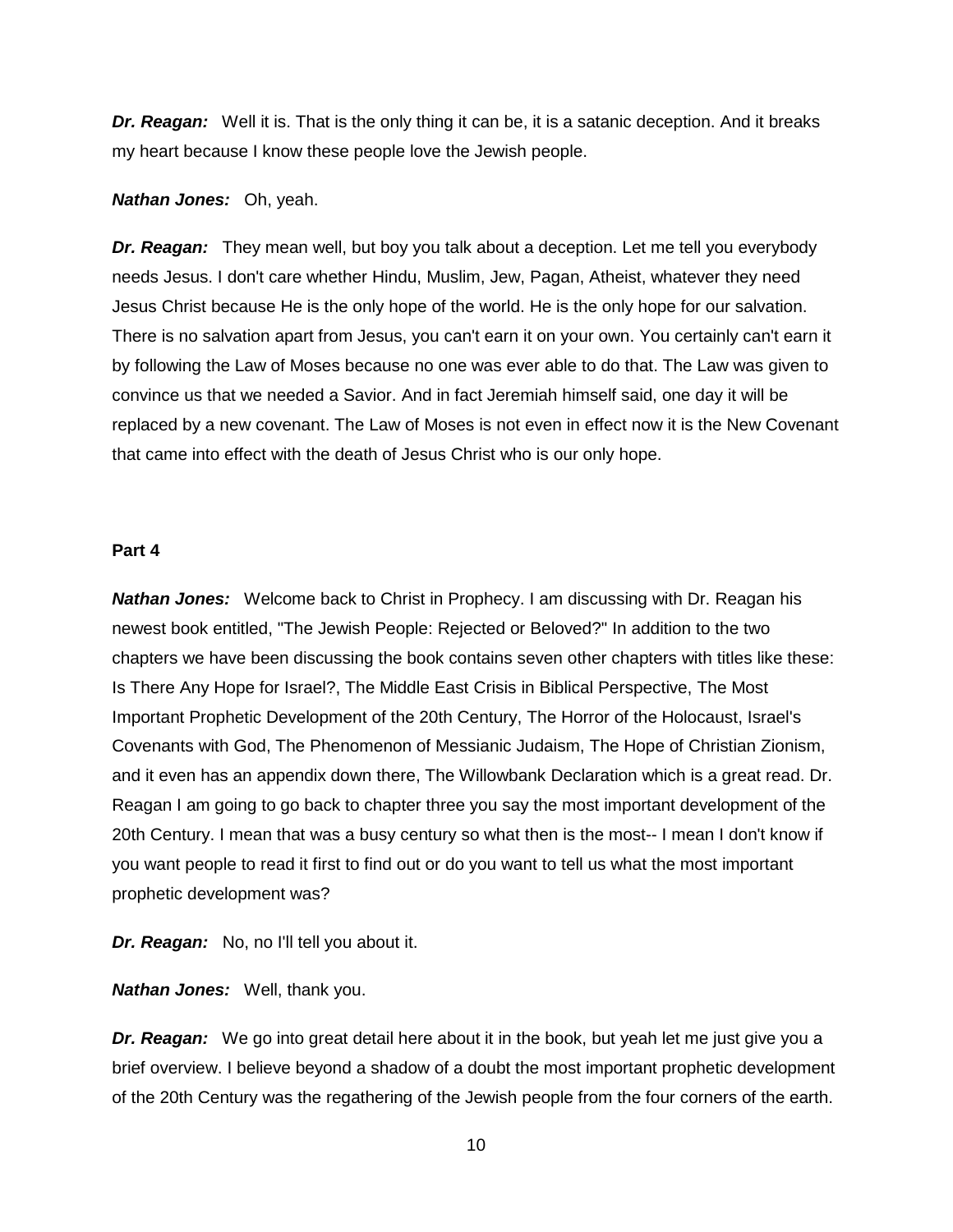God said if you are disobedient to me I am going to scatter you all over the world and that occurred beginning in 70 AD when the Romans conquered Jerusalem, and later on under the Second Revolt it spread even more. By the beginning of the 20th Century there were Jews on every continent of the United States-- not the United States but the world. There were Australian Jews, there were Latin American Jews, and African Jews and Asian Jews they were everywhere God had spread them all over. And everywhere they went He said, "You will be persecuted," and they were. He said something else though, He said, "I will preserve you." And no other people in all of history have been scattered all over the world and been preserved. I mean you look in the Bible and everybody is against the Jews; the Babylonians, the Persians, the Hittites, the Moabites, the Amorites, they're all against the Jews. And yet where are they today? They are all in the dustbin of history. Where are the Jews? Back in their land. God said, "I'll preserve you." So He said, "I'll scatter you. You'll be persecuted. I'll preserve you. And one day I will bring you back into that land." And that is what He's doing. He is bringing them back into the land. At the beginning of the 20th Century there were only 40,000 Jews in all the land. By the end of World War II, 600,000. Today over 6 million, as many as were killed in the Holocaust. And they continue to come from over 120 nations of the world. Nothing like it has ever happened in history before. I don't know how anyone can look at this and say it is not a work of God. And yet there are many people who look at that and say, "Well that is just an accident of history." It's God's hand. Even the Jews, many of the Orthodox Jews recognize that it is God's hand that has brought them back. And He is bringing them back for a reason. And the reason is to bring all the nations of the world together against them, and to hammer them as no nation has ever been hammered, not because He hates them, because He loves them. He wants to bring them to the end of themselves,s and when He does that they will turn to Him. You see in the Old Testament every time they got in trouble they ran to Egypt. Modern day times they get in trouble where do they come? United States.

#### *Nathan Jones:* United States, yeah.

*Dr. Reagan:* Even we are turning against them. It is going to come to where there is no one for them to turn to. And when they get to the end of themselves they will turn to God. And a great remnant will be saved to the everlasting glory of God. So God has a purpose in regathering them from the four corners of the earth, and I believe that is the most important prophetic development of the 20th Century. And it lead to other things, once you regather them then the next obvious thing you do is you re-establish the state which happened on May 14th, 1948. And then the next obvious thing is that you reconquer the city of Jerusalem; you're eternal capital.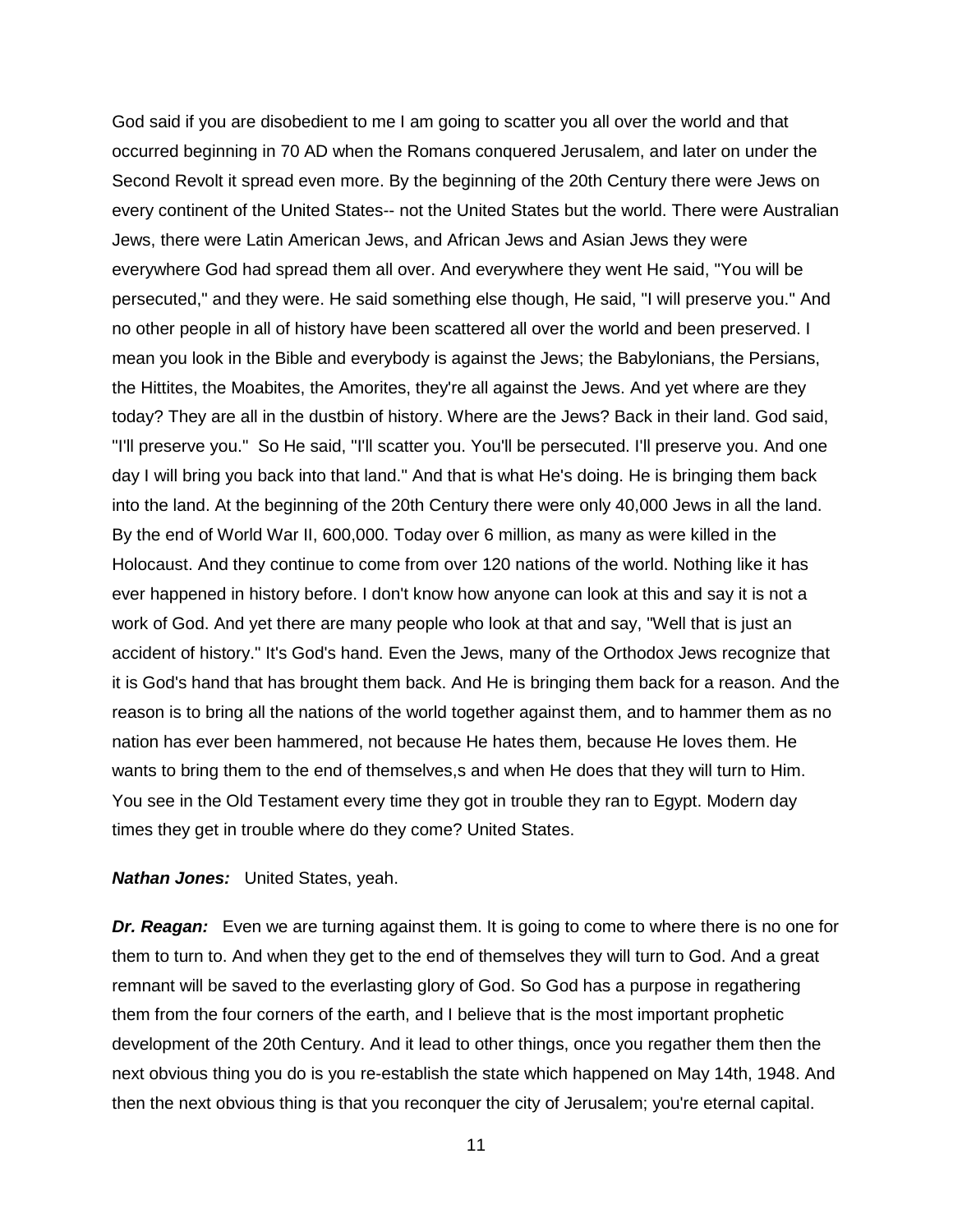That city has only been the capital of one nation in all of history and that is Israel. It was never a capital of any other nation.

# *Nathan Jones:* No.

*Dr. Reagan:* And so that happened in June of 1967. So you've got them coming back. And the thing that is interesting to me about that and I know you've heard me mention this before but on June the 7th 1967, when the Jews reconquered the Old City for the first time in 1,800 years they rushed to the Western Wall, they began to weep and wail and Rabbi Shlomo Goren the chief Rabbi of the Israeli Army who later became the chief Rabbi of Israel came up to that wall, and he had a Torah scroll under one arm and he had a shofar in his other hand, I've seen photographs of this.

# *Nathan Jones:* Oh, yeah.

*Dr. Reagan:* He blew the shofar and he said, "I proclaim to you the beginning the Messianic age." Now why did he do that? Because he knows the Old Testament prophecies that say when the Jew is back in the land and the Jew is back in the city, the Messiah is going to come.

*Nathan Jones:* I agree with you totally. The idea-- and I don't think people really understand what a miracle Israel being regathered into a nation again, because sure there could be a people group say the Mayans decedents they live in the same area, they can say hey 100's of years ago we used to be part of the Mayan Empire, or the Aztec Empire. But not when you scatter a people to the four corners of the wind where they have to live in different cultures and speak different languages.

*Dr. Reagan:* Yet keep their identity.

*Nathan Jones:* And keep their identity. So a Jew is a Jew. I grew up with many Jews up in Philadelphia.

*Dr. Reagan:* Oh, yeah.

*Nathan Jones:* And even though they are American citizens they keep their identity. Even if they are not practicing Jews they keep their identity. And I think the Lord has made them so concentrated on tradition because it has kept their identity so He could regather them. And now